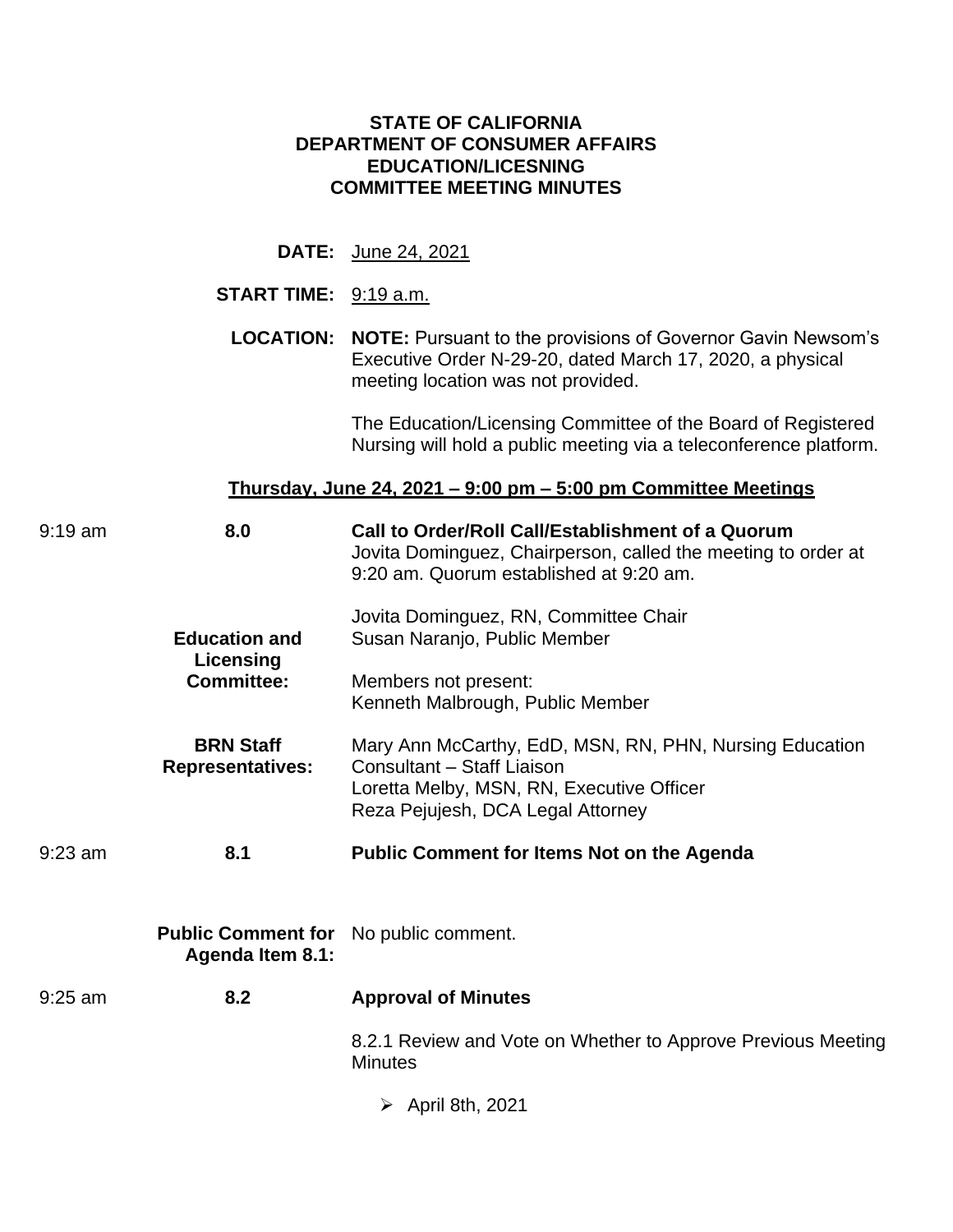### MOTION: **Jovita Dominguez** – Accept the minutes SECOND: **Susan Naranjo**

Public Comment for No public comment. Agenda Item 8.2.1:

| VOTE: | Vote                                                   | JD | <b>SN</b> | KM |  |
|-------|--------------------------------------------------------|----|-----------|----|--|
|       |                                                        |    |           | AВ |  |
|       | Key: Yes: Y   No: N   Abstain: A   Absent for Vote: AB |    |           |    |  |
|       | <b>Motion Passed</b>                                   |    |           |    |  |

9:27 am **8.3 Discussion and Possible Action Regarding Whether to Recommend Ratification of Minor Curriculum Revisions and Acknowledge Receipt of Program Progress Reports (16 CCR § 1426), and Whether to Recommend Ratification of Clinical Facility Approval or Other Action (16 CCR § 1427) (Consent)**  Presented by: Mary Ann McCarthy, Nursing Education Consultant

| MOTION: <b>Jovita Dominguez</b> – Motion to accept |
|----------------------------------------------------|
| SECOND: Susan Naranjo                              |

Public Comment for No public comment. Agenda Item 8.3:

|         |     | <b>VOTE:</b> | Vote                                           | JD                                                                                                                                                                                                  | <b>SN</b>            | ΚM                                                                                                                              |
|---------|-----|--------------|------------------------------------------------|-----------------------------------------------------------------------------------------------------------------------------------------------------------------------------------------------------|----------------------|---------------------------------------------------------------------------------------------------------------------------------|
|         |     |              | Y                                              | Y                                                                                                                                                                                                   | AB                   |                                                                                                                                 |
|         |     |              |                                                | Key: Yes: Y   No: N   Abstain: A   Absent for Vote: AB                                                                                                                                              |                      |                                                                                                                                 |
|         |     |              |                                                |                                                                                                                                                                                                     | <b>Motion Passed</b> |                                                                                                                                 |
| 9:31 am | 8.4 |              | Consultant                                     | Discussion and Possible Action Regarding Whether to<br>Approved Prelicensure Nursing Program (BPC § 2788,<br>16 CCR §§ 1421 & 1423) (Consent)<br>Presented by: Mary Ann McCarthy, Nursing Education |                      | Recommend Continuing Approval or Other Action for an                                                                            |
|         |     |              | Program<br>Programs<br><b>Nursing Programs</b> | 8.4.1 Dominican University Baccalaureate Degree Nursing<br>8.4.4 Cerritos College Associate Degree Nursing Program                                                                                  |                      | 8.4.2 University of San Francisco Baccalaureate Degree Nursing<br>8.4.3 University of San Francisco Entry Level Master's Degree |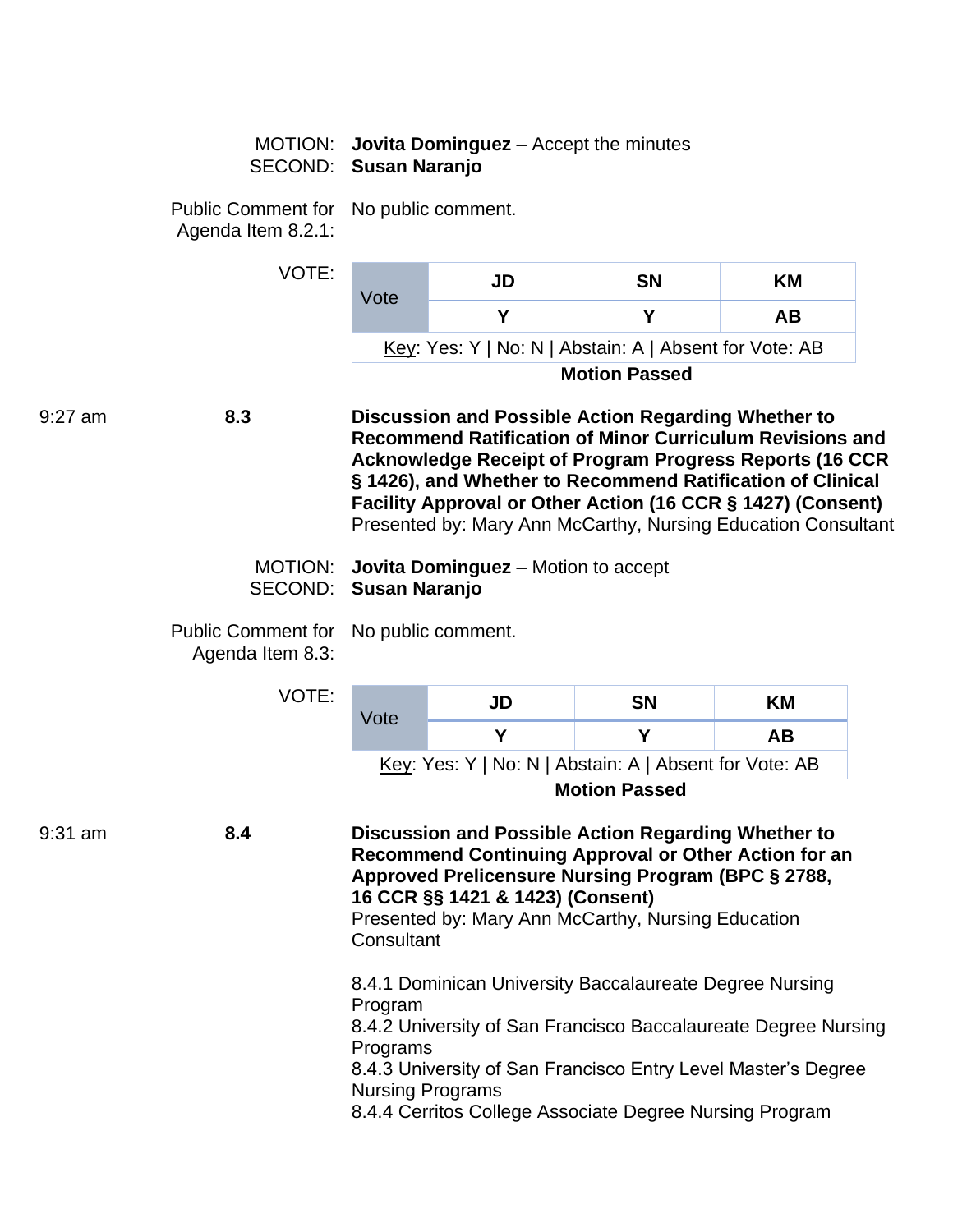- 8.4.5 Gavilan College Associate Degree Nursing Program 8.4.6 Grossmont College Associate Degree Nursing Program 8.4.7 Long Beach City College Associate Degree Nursing Program 8.4.8 Palomar College Associate Degree Nursing Program 8.4.9 Santa Rosa College Associate Degree Nursing Program
- MOTION: **Jovita Dominguez**  Recommend continuing approval for listed schools.
- SECOND: **Susan Naranjo**
- Public Comment for **Kamala Gipson-McElroy:** Asked how the success of a program Agenda Item 8.4: is determined.

**Loretta Melby:** Stated that success is determined by fulfilling the requirements set forth by the California Nursing Practice Act.

|                                                                     | VOTE:                | Vote                                                                                                                                                                                                                                                                                                                             | JD                                                                                                                                   | <b>SN</b>            | <b>KM</b> |  |  |
|---------------------------------------------------------------------|----------------------|----------------------------------------------------------------------------------------------------------------------------------------------------------------------------------------------------------------------------------------------------------------------------------------------------------------------------------|--------------------------------------------------------------------------------------------------------------------------------------|----------------------|-----------|--|--|
|                                                                     |                      |                                                                                                                                                                                                                                                                                                                                  | Y                                                                                                                                    | Y                    | <b>AB</b> |  |  |
|                                                                     |                      |                                                                                                                                                                                                                                                                                                                                  | Key: Yes: Y   No: N   Abstain: A   Absent for Vote: AB                                                                               |                      |           |  |  |
|                                                                     |                      |                                                                                                                                                                                                                                                                                                                                  |                                                                                                                                      | <b>Motion Passed</b> |           |  |  |
| 9:36 am                                                             | 8.5                  | Discussion and Possible Action Regarding Whether to<br><b>Recommend Continuing Approval or Other Action Following</b><br>a New Prelicensure Nursing Program 1st Interim Visit, One<br>Year After Program Start (BPC § 2788, 16 CCR §§ 1421 &<br>1423) (Consent)<br>Presented by: Mary Ann McCarthy, Nursing Education Consultant |                                                                                                                                      |                      |           |  |  |
|                                                                     |                      |                                                                                                                                                                                                                                                                                                                                  | Brandman University Baccalaureate Degree Nursing Program                                                                             |                      |           |  |  |
|                                                                     | MOTION:              |                                                                                                                                                                                                                                                                                                                                  | <b>Jovita Dominguez</b> – Motion to continue approval following a new<br>prelicensure nursing program 1 <sup>st</sup> interim visit. |                      |           |  |  |
|                                                                     | SECOND:              | Susan Naranjo                                                                                                                                                                                                                                                                                                                    |                                                                                                                                      |                      |           |  |  |
| <b>Public Comment for</b><br>No public comment.<br>Agenda Item 8.5: |                      |                                                                                                                                                                                                                                                                                                                                  |                                                                                                                                      |                      |           |  |  |
|                                                                     | VOTE:                | Vote                                                                                                                                                                                                                                                                                                                             | JD                                                                                                                                   | <b>SN</b>            | ΚM        |  |  |
|                                                                     |                      |                                                                                                                                                                                                                                                                                                                                  | Y                                                                                                                                    | Y                    | <b>AB</b> |  |  |
|                                                                     |                      |                                                                                                                                                                                                                                                                                                                                  | Key: Yes: Y   No: N   Abstain: A   Absent for Vote: AB                                                                               |                      |           |  |  |
|                                                                     | <b>Motion Passed</b> |                                                                                                                                                                                                                                                                                                                                  |                                                                                                                                      |                      |           |  |  |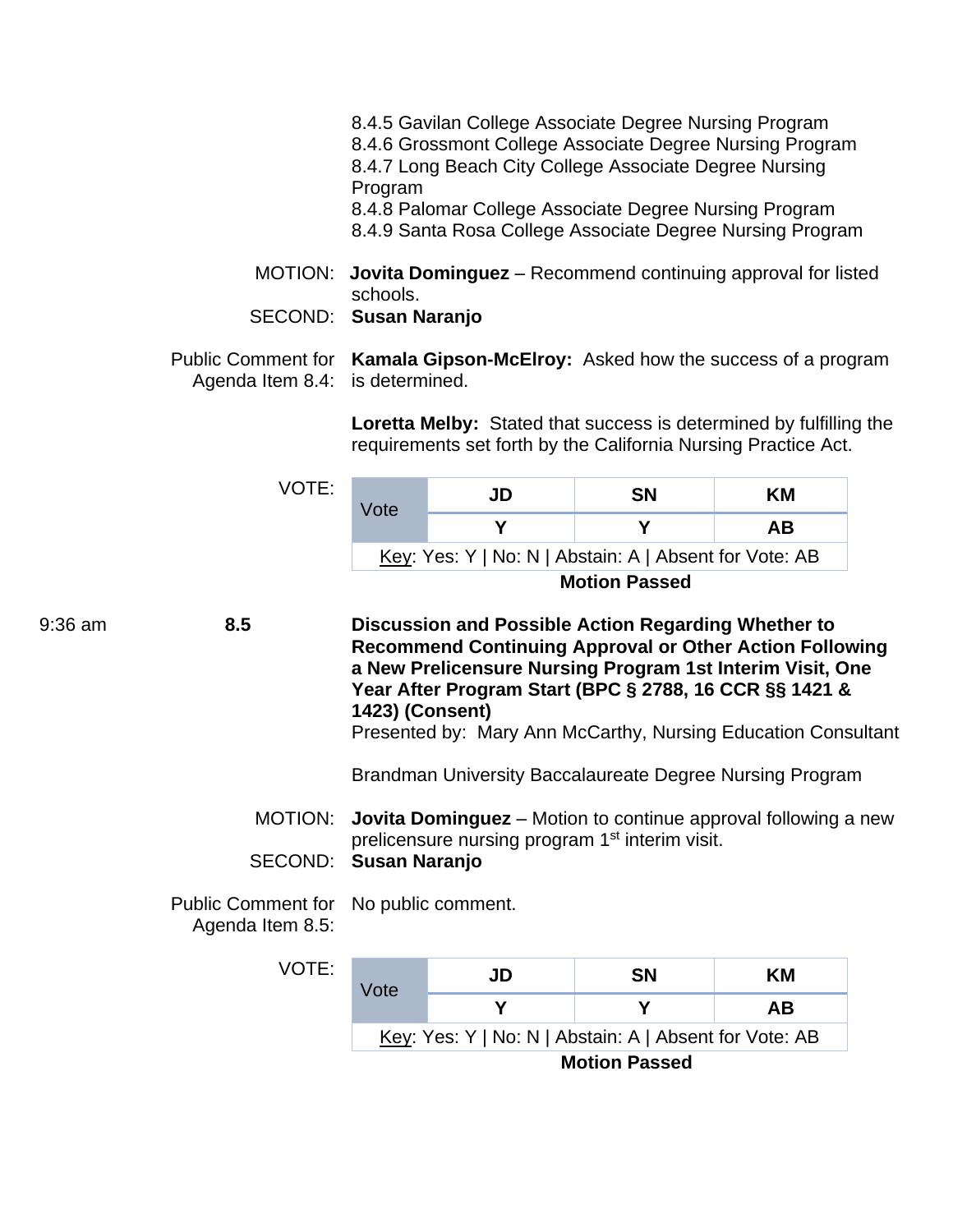| $9:40$ am | 8.6                                           | Discussion and Possible Action Regarding Whether to<br>Recommend Continuing Approval or Other Action for an<br>Advance Practice Program (BPC § 2788, 16 CCR §§<br>1421 & 1423) (Consent)<br>Presented by: Mary Ann McCarthy, Nursing Education Consultant                                                                                               |                                                                                                                             |           |           |  |
|-----------|-----------------------------------------------|---------------------------------------------------------------------------------------------------------------------------------------------------------------------------------------------------------------------------------------------------------------------------------------------------------------------------------------------------------|-----------------------------------------------------------------------------------------------------------------------------|-----------|-----------|--|
|           |                                               |                                                                                                                                                                                                                                                                                                                                                         | University of San Francisco Family Nurse Practitioner and Psych<br>Mental Health Nurse Practitioner Degree Nursing Programs |           |           |  |
|           |                                               | MOTION: Jovita Dominguez – Recommend continuing approval for an<br>advance practice program, University of San Francisco Family<br>Nurse Practitioner and Psych Mental Health Nurse Practitioner<br><b>Degree Nursing Programs</b><br><b>Susan Naranjo</b><br>SECOND:<br>No public comment.                                                             |                                                                                                                             |           |           |  |
|           |                                               |                                                                                                                                                                                                                                                                                                                                                         |                                                                                                                             |           |           |  |
|           | <b>Public Comment for</b><br>Agenda Item 8.6: |                                                                                                                                                                                                                                                                                                                                                         |                                                                                                                             |           |           |  |
|           | VOTE:                                         | Vote                                                                                                                                                                                                                                                                                                                                                    | <b>JD</b>                                                                                                                   | <b>SN</b> | ΚM        |  |
|           |                                               |                                                                                                                                                                                                                                                                                                                                                         | Y                                                                                                                           | Y         | <b>AB</b> |  |
|           |                                               | Key: Yes: Y   No: N   Abstain: A   Absent for Vote: AB                                                                                                                                                                                                                                                                                                  |                                                                                                                             |           |           |  |
|           |                                               | <b>Motion Passed</b>                                                                                                                                                                                                                                                                                                                                    |                                                                                                                             |           |           |  |
| $9:43$ am | 8.7                                           | Discussion and Possible Action Regarding Whether to<br><b>Recommend Approval or Other Action Regarding</b><br><b>Prelicensure Nursing Program Unit Adjustment or Other</b><br>Changes (16 CCR §§ 1426 & 1432) (Major Curriculum<br><b>Revision) (No Enrollment Increase) (Consent)</b><br>Presented by Mary Ann McCarthy, Nursing Education Consultant: |                                                                                                                             |           |           |  |
|           |                                               | 8.7.1 Evergreen College Associate Degree Nursing Program                                                                                                                                                                                                                                                                                                |                                                                                                                             |           |           |  |
|           |                                               | 8.7.2 Los Angeles Pierce College Associate Degree Nursing<br>Program                                                                                                                                                                                                                                                                                    |                                                                                                                             |           |           |  |
|           |                                               | 8.7.3 Mount San Antonio Associate Degree Nursing Program                                                                                                                                                                                                                                                                                                |                                                                                                                             |           |           |  |
|           |                                               | 8.7.4 West Coast Ultrasound Institute Associate Degree Nursing<br>Program (Name Change)                                                                                                                                                                                                                                                                 |                                                                                                                             |           |           |  |
|           |                                               |                                                                                                                                                                                                                                                                                                                                                         | MOTION: Jovita Dominguez - Recommend approval of Prelicensure                                                               |           |           |  |

Nursing Program Unit Adjustment or Other Changes with Major

Curriculum Revisions and No Enrollment Increases SECOND: **Susan Naranjo**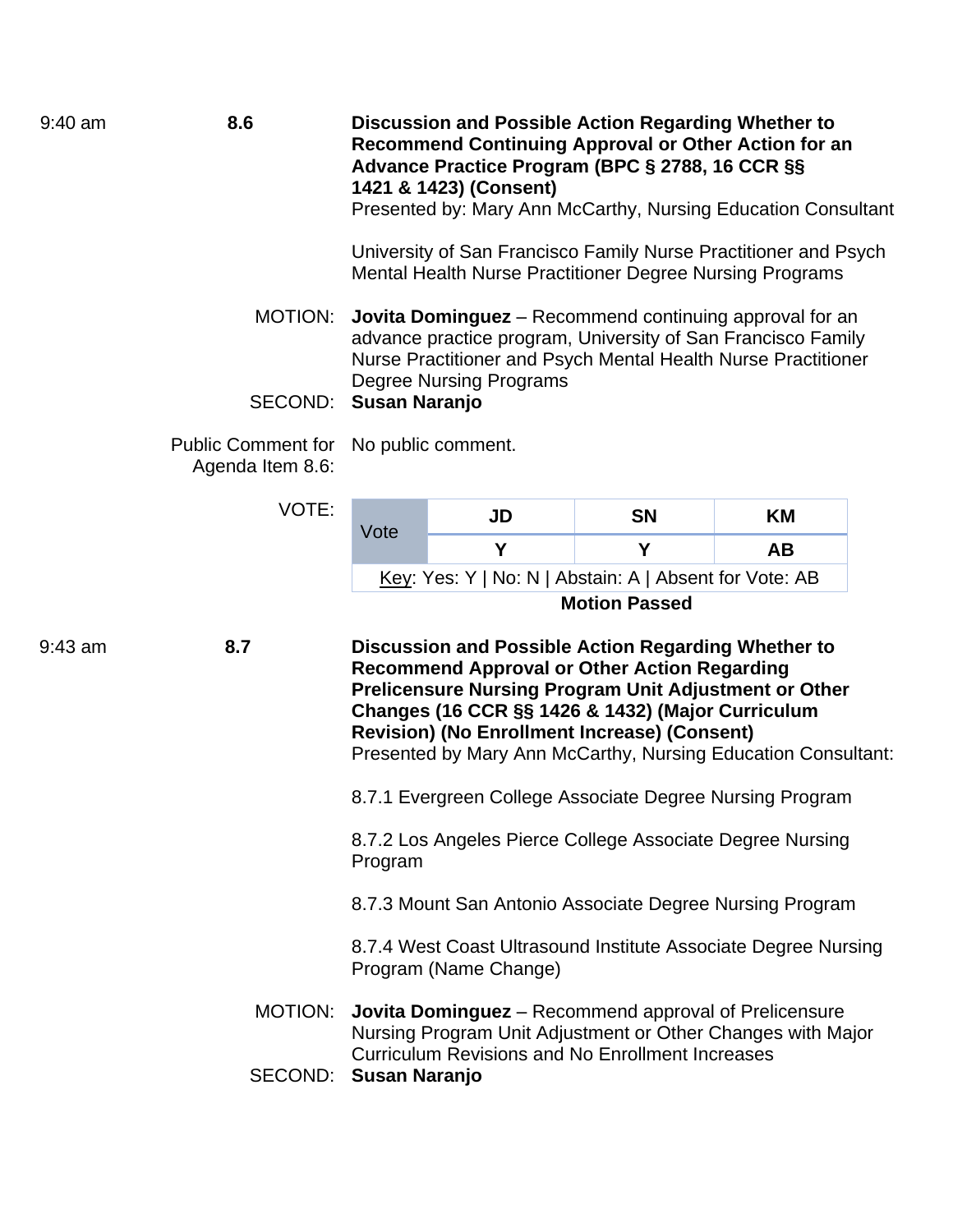Public Comment for No public comment. Agenda Item 8.7:

|           | VOTE:                                                            |                                                                                                                                                                                                                                                                                                                                                                                                                                                                                                                                                                                                                                                                                                                                     | <b>JD</b>                                                                                                                                                   | <b>SN</b>            | KM        |  |  |
|-----------|------------------------------------------------------------------|-------------------------------------------------------------------------------------------------------------------------------------------------------------------------------------------------------------------------------------------------------------------------------------------------------------------------------------------------------------------------------------------------------------------------------------------------------------------------------------------------------------------------------------------------------------------------------------------------------------------------------------------------------------------------------------------------------------------------------------|-------------------------------------------------------------------------------------------------------------------------------------------------------------|----------------------|-----------|--|--|
|           |                                                                  | Vote                                                                                                                                                                                                                                                                                                                                                                                                                                                                                                                                                                                                                                                                                                                                | Y                                                                                                                                                           | Y                    | AB        |  |  |
|           |                                                                  |                                                                                                                                                                                                                                                                                                                                                                                                                                                                                                                                                                                                                                                                                                                                     | Key: Yes: Y   No: N   Abstain: A   Absent for Vote: AB                                                                                                      |                      |           |  |  |
|           |                                                                  |                                                                                                                                                                                                                                                                                                                                                                                                                                                                                                                                                                                                                                                                                                                                     |                                                                                                                                                             | <b>Motion Passed</b> |           |  |  |
| $9:46$ am | 8.8                                                              | Discussion and Possible Action Regarding Acceptance of<br><b>Program Progress Report with Discussion and Possible</b><br><b>Action to Address Any Performance Gaps Including Actions</b><br>Described in California Code of Regulations, title 16, section<br>1423.2, subdivision (a)<br>Presented by: Mary Ann McCarthy, Nursing Education Consultant<br>East Los Angeles College Associate Degree Nursing Program                                                                                                                                                                                                                                                                                                                 |                                                                                                                                                             |                      |           |  |  |
|           | <b>COMMENTS FROM</b><br><b>SCHOOL</b><br><b>REPRESENTATIVES:</b> | (Present)<br>Dr. Roberto Roman, President, ELAC: Stated appreciation of<br>continued support from the Board. Assured that the school has<br>increased up their staffing in order to meet the needs of the<br>students, and added detailed plans of preparation address<br>compliance issues, including hiring faculty and staff. Stated that<br>they are committed to get the school where it needs to be.<br><b>Jovita Dominguez</b> – Recommend acceptance of the program<br>progress report.<br>SECOND: Susan Naranjo<br>Public Comment for Evelynne Drinker: Stated that having to accept lottery students<br>may adversely impact the East LA program. Wished them every<br>success going forward with the merit-based system. |                                                                                                                                                             |                      |           |  |  |
|           | MOTION:                                                          |                                                                                                                                                                                                                                                                                                                                                                                                                                                                                                                                                                                                                                                                                                                                     |                                                                                                                                                             |                      |           |  |  |
|           | Agenda Item 8.8:                                                 |                                                                                                                                                                                                                                                                                                                                                                                                                                                                                                                                                                                                                                                                                                                                     |                                                                                                                                                             |                      |           |  |  |
|           | <b>VOTE:</b>                                                     |                                                                                                                                                                                                                                                                                                                                                                                                                                                                                                                                                                                                                                                                                                                                     | JD                                                                                                                                                          | <b>SN</b>            | ΚM        |  |  |
|           |                                                                  | Vote                                                                                                                                                                                                                                                                                                                                                                                                                                                                                                                                                                                                                                                                                                                                | Y                                                                                                                                                           | Y                    | <b>AB</b> |  |  |
|           |                                                                  |                                                                                                                                                                                                                                                                                                                                                                                                                                                                                                                                                                                                                                                                                                                                     | Key: Yes: Y   No: N   Abstain: A   Absent for Vote: AB                                                                                                      |                      |           |  |  |
|           |                                                                  |                                                                                                                                                                                                                                                                                                                                                                                                                                                                                                                                                                                                                                                                                                                                     |                                                                                                                                                             | <b>Motion Passed</b> |           |  |  |
| $9:56$ am | 8.9                                                              |                                                                                                                                                                                                                                                                                                                                                                                                                                                                                                                                                                                                                                                                                                                                     | Discussion and Possible Action Regarding Whether to<br>Recommend Continuing Approval or Other Action for an<br><b>Approved Prelicensure Nursing Program</b> |                      |           |  |  |

Presented by: Donna Schutte, Nursing Education Consultant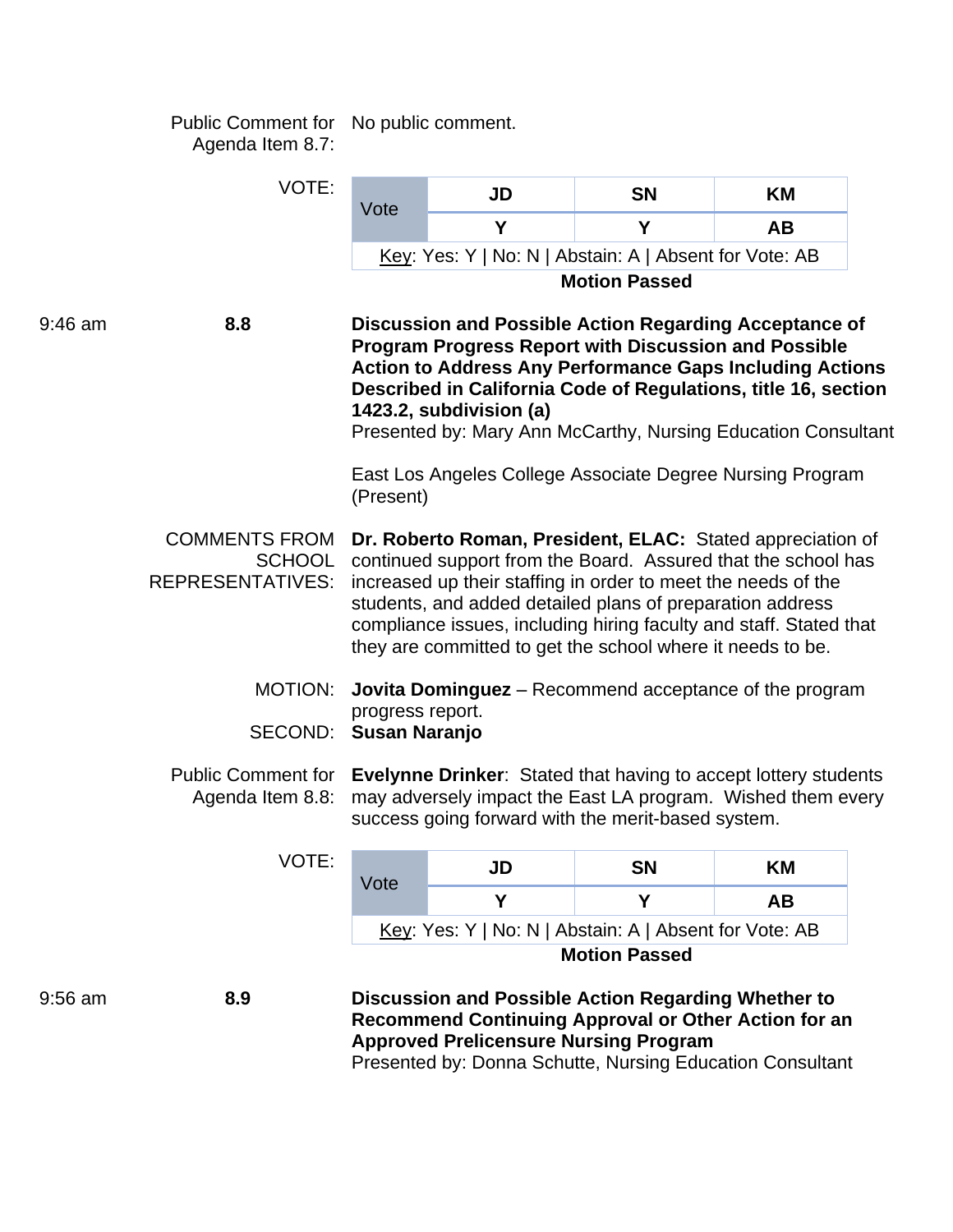Los Angeles City College Associate Degree Nursing Program (Present)

MOTION: **Jovita Dominguez** – Recommend continuing approval. SECOND: **Susan Naranjo**  Public Comment for **Evenlynne Drinker:** Requested the email addresses of the Agenda Item 8.9: members.

> **Kamala Gipson-McElroy:** Wanted to extend her support for the schools.

VOTE:

| Vote                                                   | JD | <b>SN</b> | KМ |  |  |
|--------------------------------------------------------|----|-----------|----|--|--|
|                                                        |    |           | AВ |  |  |
| Key: Yes: Y   No: N   Abstain: A   Absent for Vote: AB |    |           |    |  |  |
| <b>Motion Passed</b>                                   |    |           |    |  |  |

10:10 am **8.10 Discussion and Possible Action Regarding Acceptance of** 

# **Program Progress Report (16 CCR § 1426)**  Presented by: Donna Schutte, Nursing Education Consultant

San Bernardino Valley College Associate Degree Nursing Program (Present)

COMMENTS FROM SCHOOL **Yolanda Simental, Interim Nursing Director, San Bernardino**  REPRESENTATIVES: **Valley College:** Commented on the hiring of faculty.

> MOTION: **Jovita Dominguez** – Motion to accept program progress report SECOND: **Susan Naranjo**

Public Comment for No public comment.

Agenda Item 8.10:

|            | VOTE: | Vote              | JD                                                      | <b>SN</b>            | <b>KM</b>                                              |
|------------|-------|-------------------|---------------------------------------------------------|----------------------|--------------------------------------------------------|
|            |       |                   |                                                         | Υ                    | <b>AB</b>                                              |
|            |       |                   | Key: Yes: Y   No: N   Abstain: A   Absent for Vote: AB  |                      |                                                        |
|            |       |                   |                                                         | <b>Motion Passed</b> |                                                        |
| $10:21$ am | 8.11  | <b>Revisions)</b> | <b>Changes to an Approved Program (Major Curriculum</b> |                      | Discussion and Possible Action Regarding Acceptance of |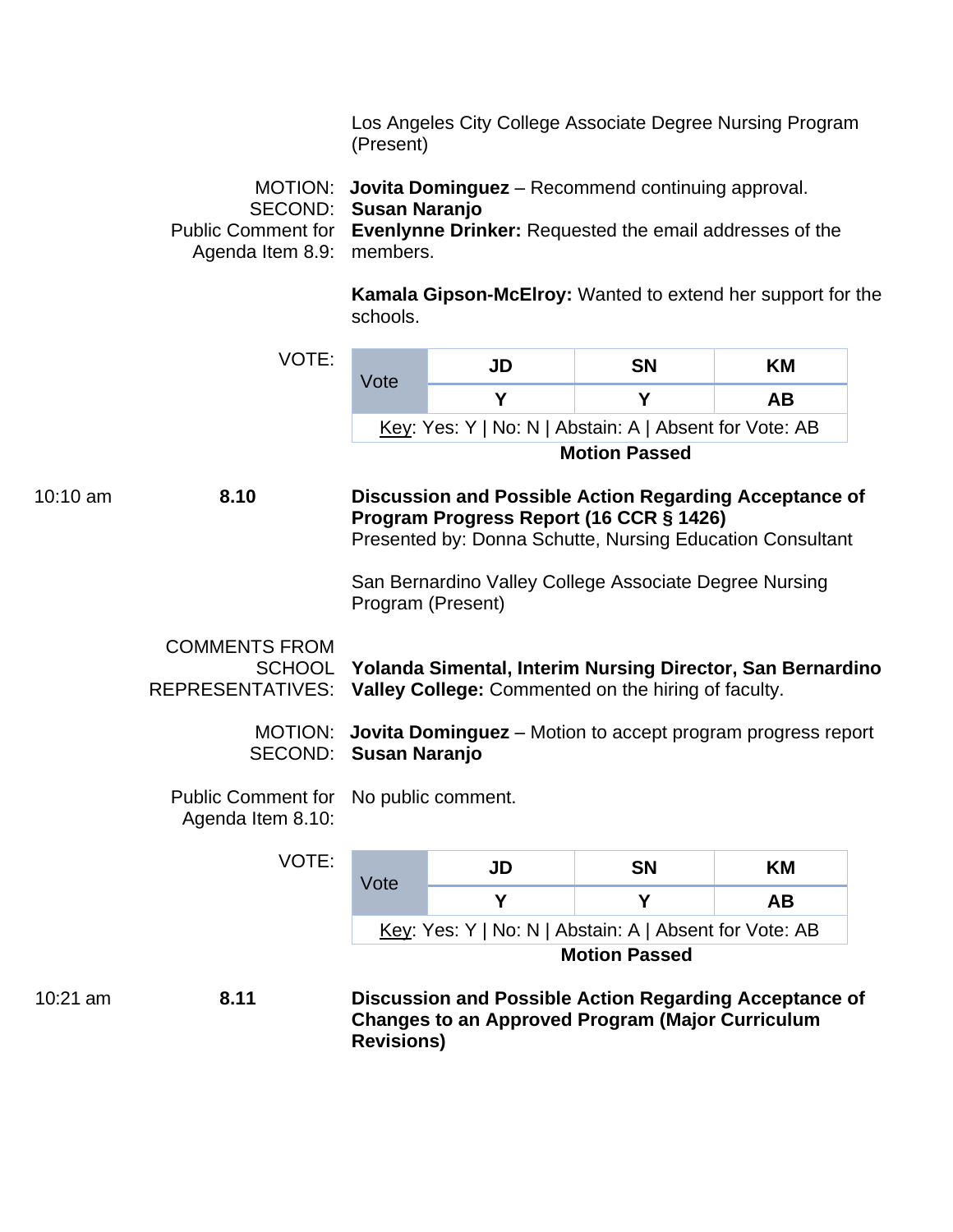10:22 am 8.11.1 Gurnick Academy of Medical Arts Associate Degree Nursing Program, Fresno (New Location/Address for ADN Program) (16 CCR § 1432) (Present) Present by: Janette Wackerly, Supervising Nursing Education **Consultant** 

| <b>COMMENTS FROM</b>                        |                                                                 |  |
|---------------------------------------------|-----------------------------------------------------------------|--|
|                                             | SCHOOL Samantha Sanchez: The new location allows the program to |  |
| REPRESENTATIVES: achieve more for students. |                                                                 |  |

MOTION: **Jovita Dominguez** – Accept the new location SECOND: **Susan Naranjo** 

Public Comment for No public comment. Agenda Item 8.11.1:

| VOTE:<br>Vote |                                                        | JD | SΝ | KM |  |
|---------------|--------------------------------------------------------|----|----|----|--|
|               |                                                        |    |    | AВ |  |
|               | Key: Yes: Y   No: N   Abstain: A   Absent for Vote: AB |    |    |    |  |
|               | <b>Motion Passed</b>                                   |    |    |    |  |

10:27 am 8.11.2 Mount Saint Mary's University Associate Degree Nursing Program (Closure of Program with Teach Out Plan) (16 CCR §§ 1424(b)) (Present) Presented by: Heather Sands, Nursing Education Consultant

> COMMENTS FROM **Michael LaChance:** Summarized the reasons for the closing of SCHOOL the school program. REPRESENTATIVES:

> > MOTION: **Jovita Dominguez** – Motion to accept the closure of the program with teach out plan. SECOND: **Susan Naranjo**

Public Comment for No public comment. Agenda Item 8.11.2:

| VOTE: | Vote                                                   | JD | <b>SN</b> | KМ |  |  |
|-------|--------------------------------------------------------|----|-----------|----|--|--|
|       |                                                        |    |           | AВ |  |  |
|       | Key: Yes: Y   No: N   Abstain: A   Absent for Vote: AB |    |           |    |  |  |
|       | <b>Motion Passed</b>                                   |    |           |    |  |  |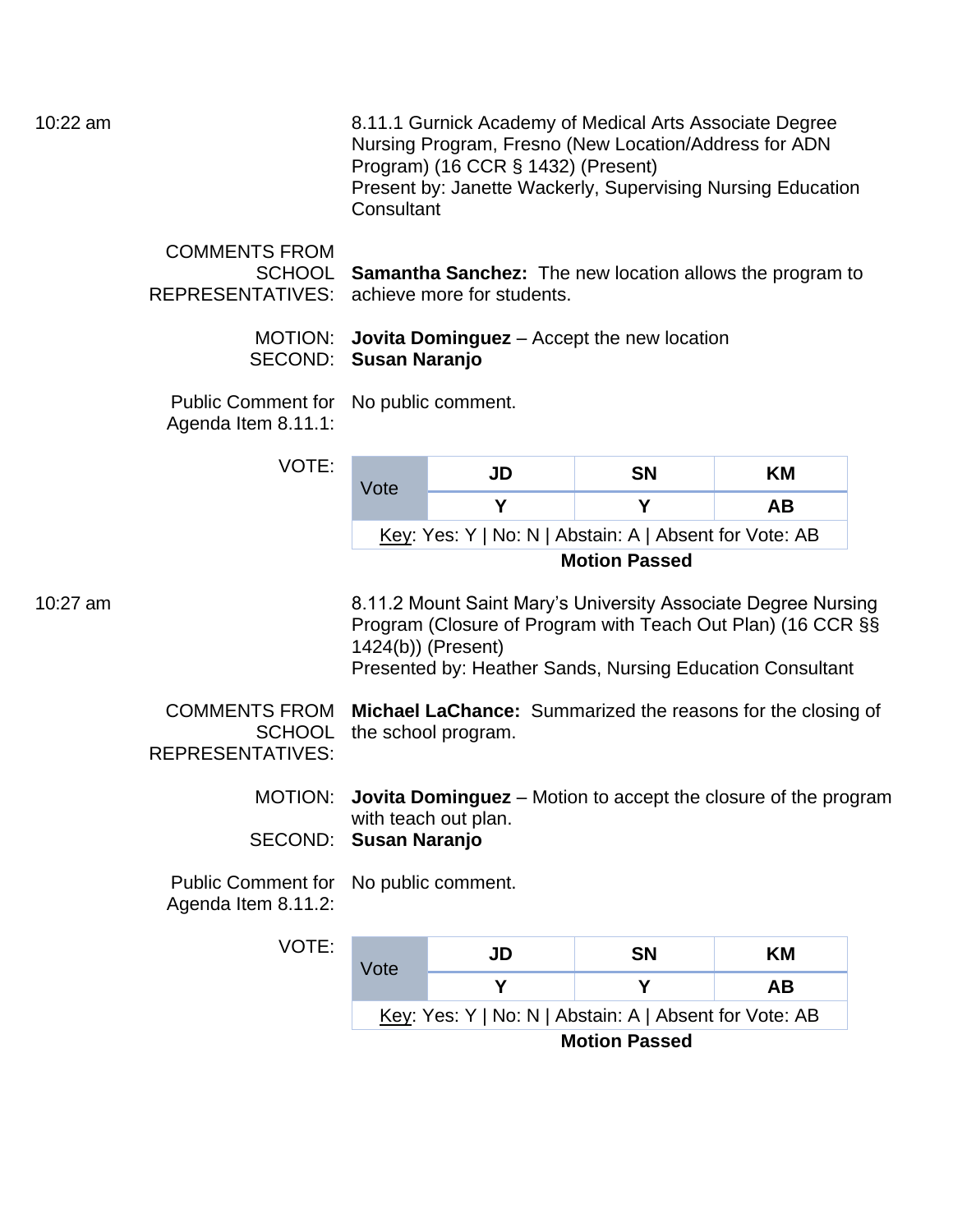10:34 am 8.11.3 Mount Saint Mary's University Baccalaureate Degree Nursing Program (Enrollment Increase) (16 CCR §§ 1426 & 1432) (Present) Presented by: Heather Sands, Nursing Education Consultant

> COMMENTS FROM **Marie Seitz, Director:** Stated that the school is asking for an SCHOOL enrollment increase. Stated that the school had a proven track REPRESENTATIVES: record.

> > **Susan Naranjo:** Expressed her concerns of training and access when viewing the report.

**Marie Christine Seitz, Director-Mount Saint Mary's University, B.S.N:** Explained how financial aid award was more for students in the Baccalaureate program.

**Susan Naranjo:** Asked how many students are qualified for financial aid.

**Marie Christine Seitz, Director-Mount Saint Mary's University, B.S.N:** Explained that 80% of students qualify for the maximum amount of financial aid.

MOTION: **Jovita Dominguez –** Motion to accept the increase in students. SECOND: **Susan Naranjo** 

Public Comment for No public comment. Agenda Item 8.11.3: VOTE:

| Vote | JD                                                     | SΝ | KМ |  |
|------|--------------------------------------------------------|----|----|--|
|      |                                                        |    | AВ |  |
|      | Key: Yes: Y   No: N   Abstain: A   Absent for Vote: AB |    |    |  |
|      |                                                        |    |    |  |

**Motion Passed** 

10:45 am Presented by: Mary Jane Rosenblatt, Nursing Education **Consultant** 

> 8.11.4 Stanbridge University Baccalaureate Degree Nursing Program (Enrollment Increase) (16 CCR §§ 1426 & 1432) (Present)

COMMENTS FROM **Dr. Jeny Joy, Assistant Director:** Explained the reason for the SCHOOL enrollment request. REPRESENTATIVES:

> **Susan Naranjo:** Asked for clarification about the specific enrollment request.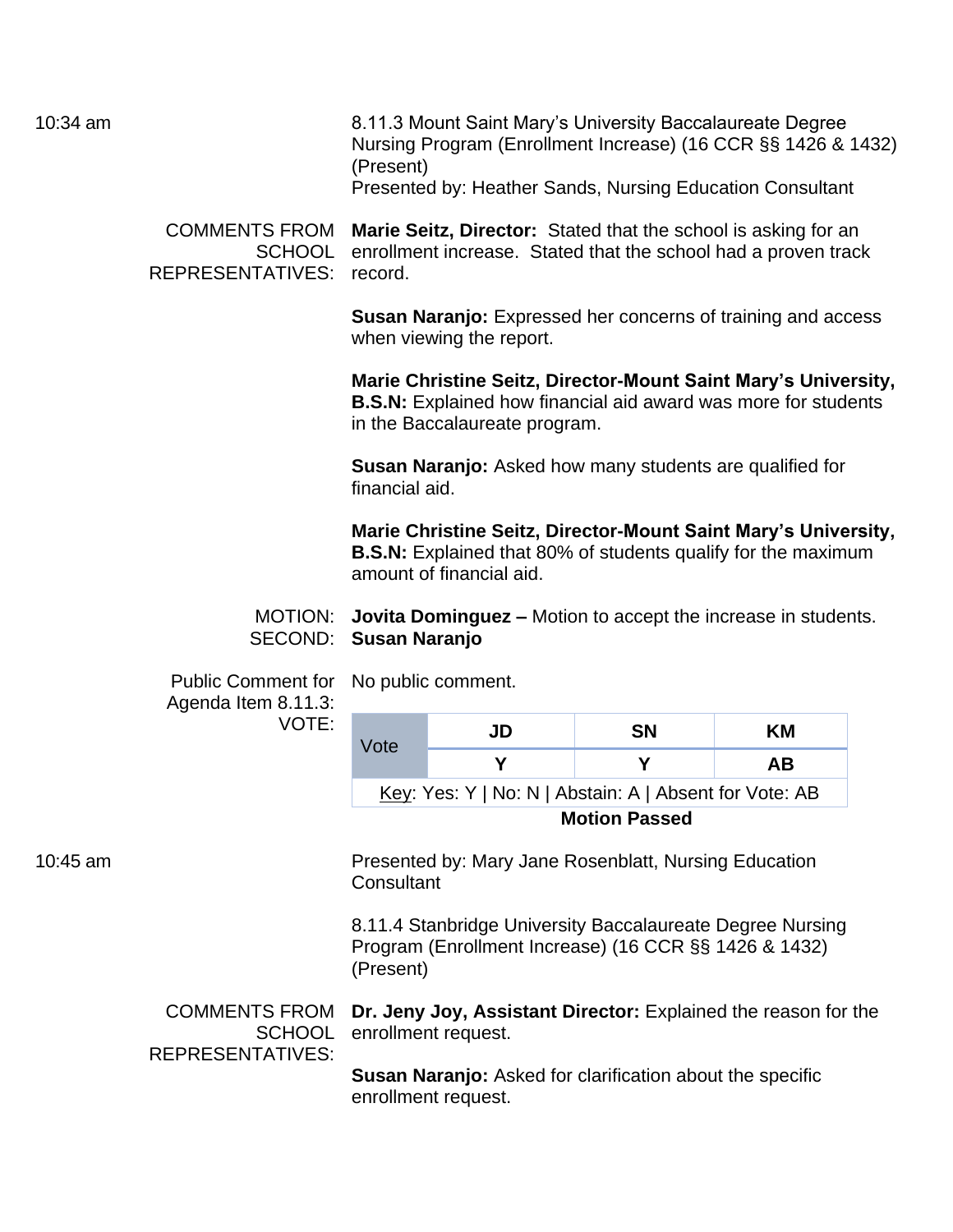**Mary Jane Rosenblatt:** Stated that the specifics of the enrollment requests of 35 students, 4 times per year.

MOTION: **Jovita Dominguez** – Motion to accept. SECOND: **Susan Naranjo** 

Public Comment for No public comment.

Agenda Item 8.11.4:

|          | VOTE:              | Vote                                                                                                                                                                                              | <b>JD</b>                                                                                                                                                                                                                        | <b>SN</b>            | ΚM        |
|----------|--------------------|---------------------------------------------------------------------------------------------------------------------------------------------------------------------------------------------------|----------------------------------------------------------------------------------------------------------------------------------------------------------------------------------------------------------------------------------|----------------------|-----------|
|          |                    |                                                                                                                                                                                                   | Y                                                                                                                                                                                                                                | Y                    | <b>AB</b> |
|          |                    |                                                                                                                                                                                                   | Key: Yes: Y   No: N   Abstain: A   Absent for Vote: AB                                                                                                                                                                           |                      |           |
|          |                    |                                                                                                                                                                                                   |                                                                                                                                                                                                                                  | <b>Motion Passed</b> |           |
| 10:52 am | 8.12               |                                                                                                                                                                                                   | Discussion and Possible Action Regarding Initial Approval of<br>a Current Advanced Practice Nursing Program<br>Presented by: Donna Schutte, Nursing Education Consultant                                                         |                      |           |
|          |                    | (Present)                                                                                                                                                                                         | Charles Drew University Family Nurse Practitioner and Psych<br><b>Mental Health Nurse Practitioner</b><br>Degree Nursing Programs (BPC § 2835; 16 CCR § 1485)                                                                    |                      |           |
|          | <b>Discussion:</b> | <b>Committee Member Donna Schutte: Provided information on complaints received</b><br>from the students in the Mental Health programs; about fees<br>associated with clinicals and preceptorship. |                                                                                                                                                                                                                                  |                      |           |
|          |                    | Susan Naranjo: Asked about more information about student<br>emails.                                                                                                                              |                                                                                                                                                                                                                                  |                      |           |
|          |                    |                                                                                                                                                                                                   | <b>Donna Schutte:</b> Stated that it was confidential, but there were<br>roughly 10 emails that expressed concerned. There were also<br>students that who were in support. Students had concerns about<br>meeting participation. |                      |           |
|          |                    |                                                                                                                                                                                                   | Loretta Melby: Stated that the student emails should not change<br>any motion, as the emails are not related to the Board's approval<br>process or jurisdiction.                                                                 |                      |           |
|          |                    |                                                                                                                                                                                                   | Jovita Dominguez: Asked for the faculty to inform the students of<br>any updates with the school.                                                                                                                                |                      |           |
|          |                    |                                                                                                                                                                                                   | Loretta Melby: Informed members that the issue was happening<br>prior to COVID and explained that this issue does not contribute<br>nor affect non-compliance issues being addressed.                                            |                      |           |